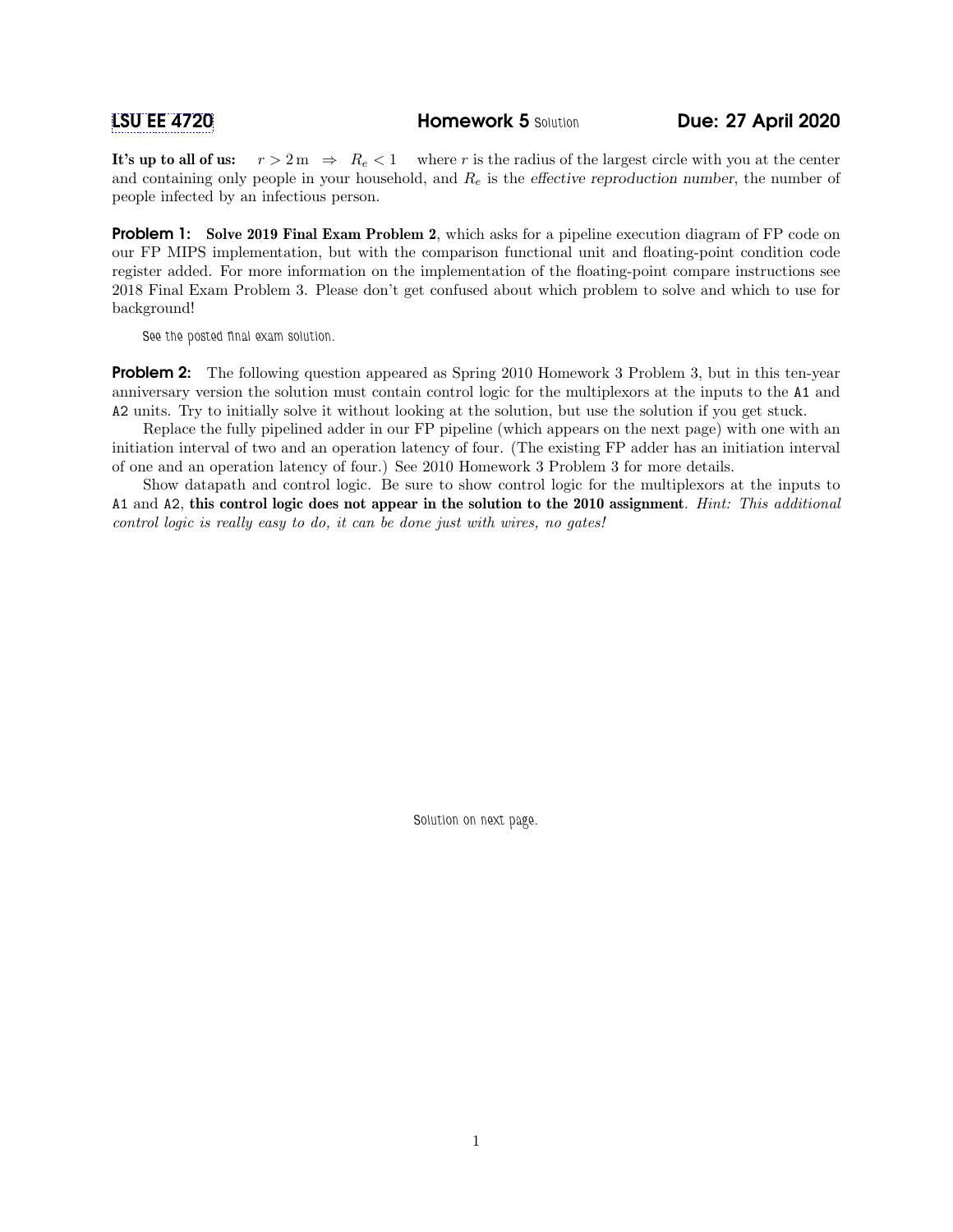Solution appears below. Note to Spring 2020 students: The control logic for the WF-stage mux is different, perhaps simpler, than in the FP pipelines used elsewhere in class. The ad pipeline latch signal is 1 in stages with an instruction using the FP add functional unit. The connections to the ad pipeline latch are equivalent to connections to the LSB (bit  $0:0$ ) of the xw pipeline latch. Note to future students: the WF-stage mux logic here might be used in the default class FP pipeline in future semester.

The changes in green allow data to pass through the A1 and A2 units twice. The control logic, in purple provides the select signal for the new multiplexors at the A1 and A2 inputs.

The stall condition for an add.s in ID must now check for an add.s in the first pass through A1, those two conditions are checked by the purple OR gate.